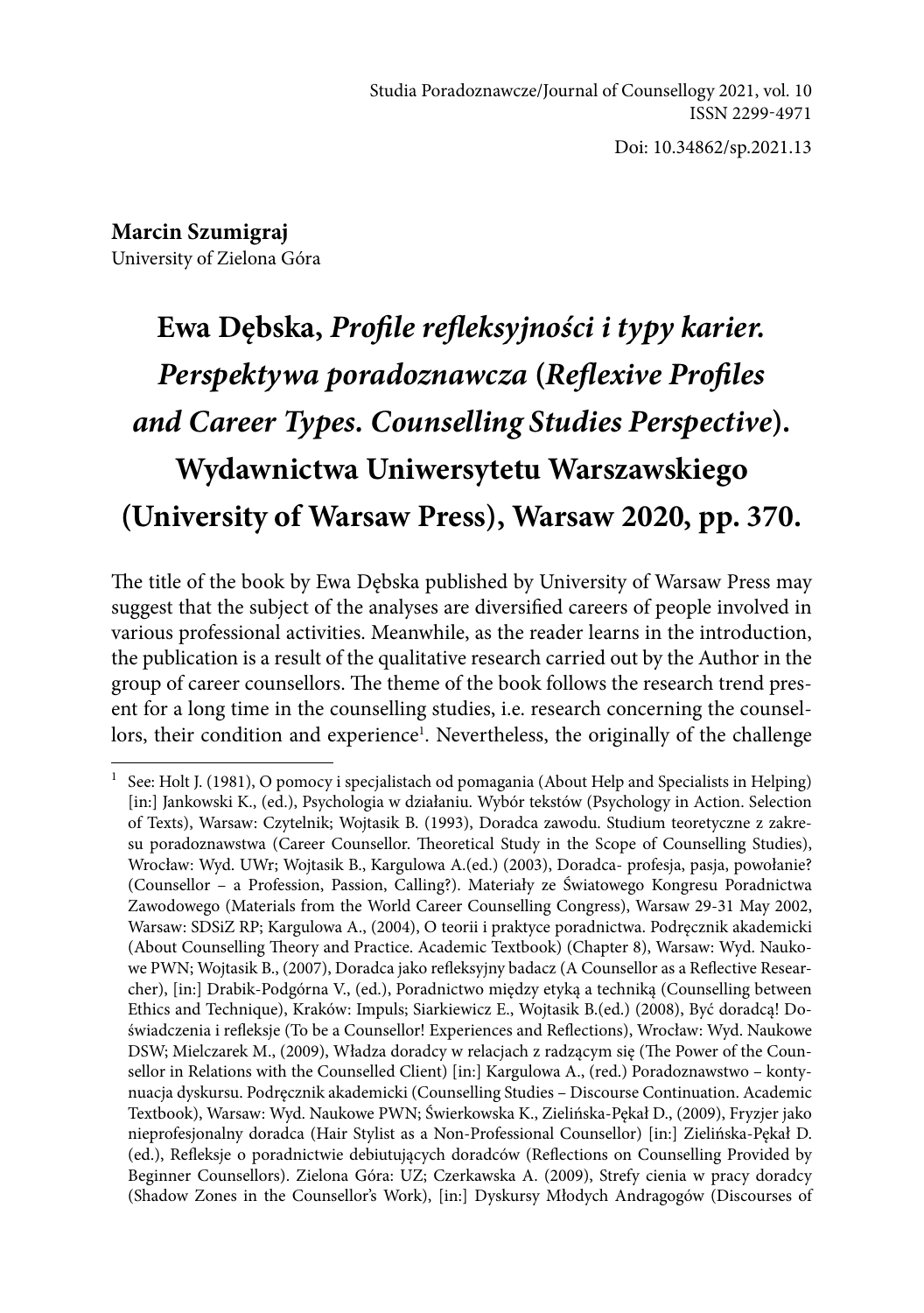the Author took makes it stand out among other publications. The scholar, specialising in adult education and career development, and a practitioner – a career counsellor herself, decided to take a closer look not only at the careers of the career counsellors, but also at their important (if not indispensable) skill – reflection on the construction of their own careers. Thus, one may assume that, to some extent, she decided to verify how much the counsellors' practice what they have been declaring for a long time.

Dębska's book is 370 page long and comprises six chapters. Furthermore, in her book the Author included an introduction, conclusion and the list of references to scholarly literature and Internet sources, an annex with the profiles of research participants, abstracts in Polish and English as well as a list of tables and figures and an index of names of authors quoted in the main text.

In the introduction, Dębska presents the general inspirations that made her start her inquiry, design the research and, subsequently, conduct it. She also makes an attempt to present relations between reflexivity and career and discusses the content of subsequent chapters. With that, she refers to the findings and views of multiple authors, including counselling scholars, educators, andragogy specialists, sociologists, psychologies, who pointed in their works to the role of reflection and reflexivity in social changes, in the understanding of human biography, career, learning, and pursuit of professional work. Currently, in Dębska's opinion, reflection and reflexivity of career counsellors are of key significance, becoming an indispensable competence (cf. p. 19), and the very reflexivity of the career counsellors, from the point of view of counselling studies concepts, not only in constructivist terms, is a competence that makes counselling possible. Reflexivity – as a cognitive competence – but probably also as a personal trait of the counsellor, seems to be a prerequisite for pursuit of this profession. It consists not only in consideration of the communication heard and seen in the relation with another person, but is also a condition and a stage of learning of all of their everyday experiences. Concurrently, the Author emphasises that, taking up this subject, she makes all effort to avoid evaluative judgement. She declares that she focuses on creation of a space for dialogue.

The Author considers various approaches to reflexivity to finally present her own definition. She understands reflexivity as processual consideration. Similarly,

Young Andragogy Specialists), vol. 10; Bilon A., Kargul J., (2012), Społeczno-kulturowe konteksty definiowania roli doradcy (Socio-Cultural Contexts of Definition of the Counsellor's Role) [in:] Studia Poradoznawczei/Journal of Counsellogy Vol. 1); Siarkiewicz E., Trębińska-Szumigraj E., Zielińska-Pękał D., (2012), Rzecz o refleksyjnym praktyku-badaczu, czyli o niekonwencjonalnych sposobach kształcenia doradców (On a Reflective Practitioner-Researcher, i.e. on Unconventional Methods of Education of Counsellors), [in:] Dyskursy Młodych Andragogów (Discourses of Young Andragogy Specialists), vol. 13; Szumigraj M., (2018), Experiences of Polish career counselors – reflections on the documentary method [in]: Culture – Education – Professional work: Polish and Vietnamese Experiences. Wołk Z., Cao Long Van, Nguyen Van Cuong, Ngo Dinh Phuong, Tran van Thuc (ed.), Zielona Góra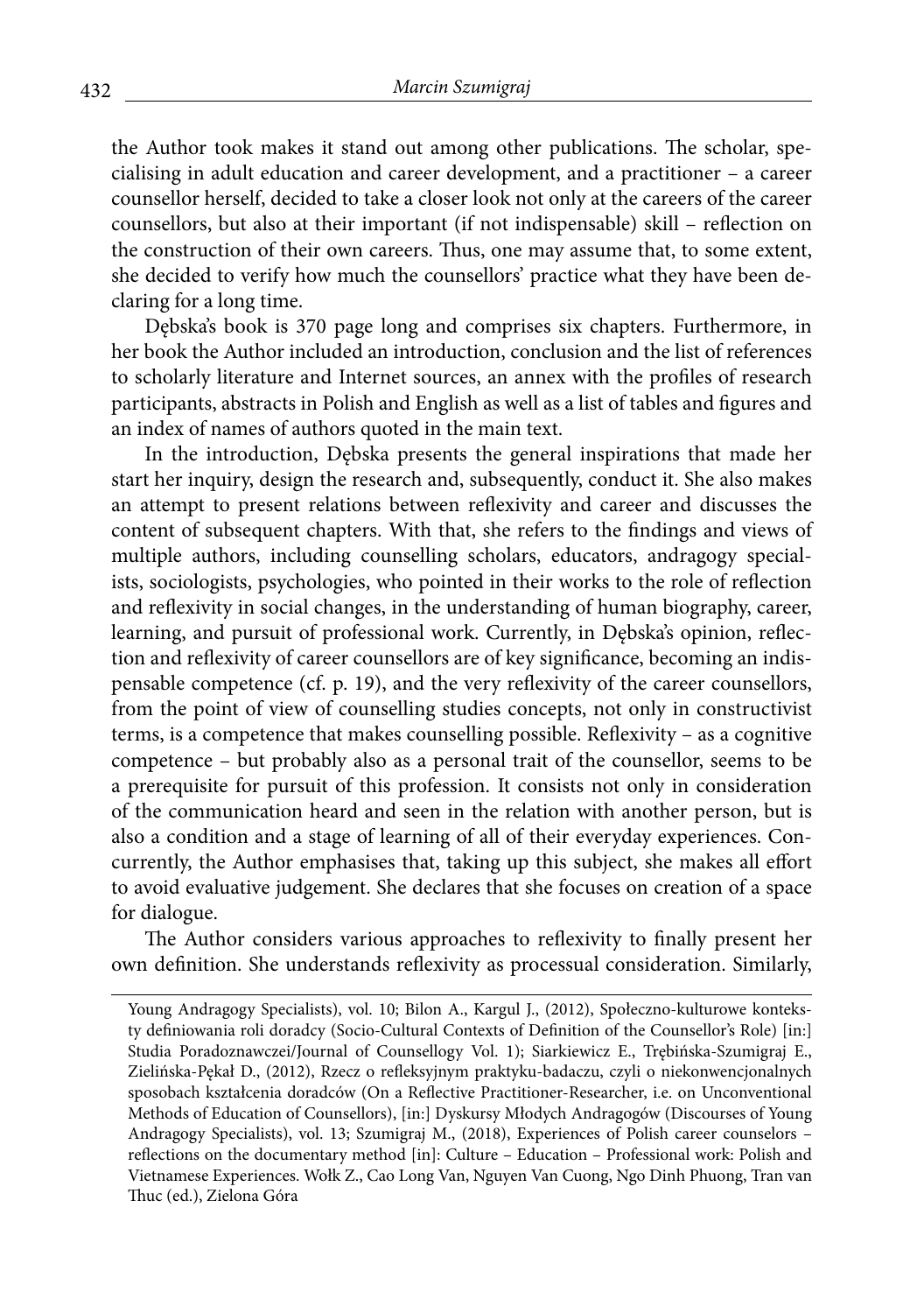for the purposes of her study, she adopts the understanding of career (in its basic meaning) as the course of the educational and professional path of a person (cf. p. 20).

The research forming the basis for the analyses was carried out by Dębska in years 2016-2018. During that time, she gathered responses of career counsellors regarding the course of their own careers and she ordered them by types. In the next stage, she constructed their reflexive profiles and, subsequently, identified various reflexive profiles of the respondents (cf. p. 21).

The content of the first chapters of the book is definitely valuable in cognitive terms, presenting the erudition, knowledge and reflexivity of the Author – they are a successful attempt at creating the space for dialogue between various views regarding the basic terms of the study: reflexivity, reflection, career. In Chapter One, Dębska describes selected psychological, sociological as well as andragogical and counselling studies-related views regarding reflection and reflexivity, in order to make distinctions between these terms. She sees the basic differences in the dimension of feedback and end result. Thus, she concludes that reflection means creation of a specific product that is a result of consideration given to the personal experience in diversified socio-cultural contexts. She refers to this intellectual action, critical consideration, not deprived of emotions and, thus, one could say – this attitude to life – with the term of reflexivity. It is, however, difficult to agree with the Author that reflection encapsulates more isolated aspects of life experiences. In my opinion, it is rather its content that will be the conclusion of the various contexts of human life that are subject to reflexivity.

The content of Chapter Two of the examined work includes a review of findings presented by counselling scholars regarding reflection over the practical objectives of counselling, its role in the socio-political system, meanings assigned to it by the people using the counsellors' services. The Author provides an account of the orientations predominant in the contemporary counselling studies discourse: lifelong, critical, constructivist, indicating the roles of the counsellors in constructing identities of counselling recipients, and further stages of their work that require skilful consideration over the clients' narratives. Therefore, she justifies the significance of being reflexive – i.e. the competence upon which the pursuit of the counsellor's mission is conditional, regardless of the theoretical orientations adopted by the practitioners. Concurrently, the Author shows that the fundamental objective of counselling, the effect of the provided assistance is the reflection (result) or reflexivity (process) of the client over the issues reported by him or her to the counsellor. It must be noted that, presenting subsequent theoretical positions of various authors, Dębska presents their balanced criticism, providing a model of the methodology of a skilful scholar characterised with reflexivity.

In Chapter Three, the Author discusses selected concepts of careers, presenting their typology. The content of the chapter is an exquisite compendium of knowledge necessary to understand the evolution of thinking of the professional career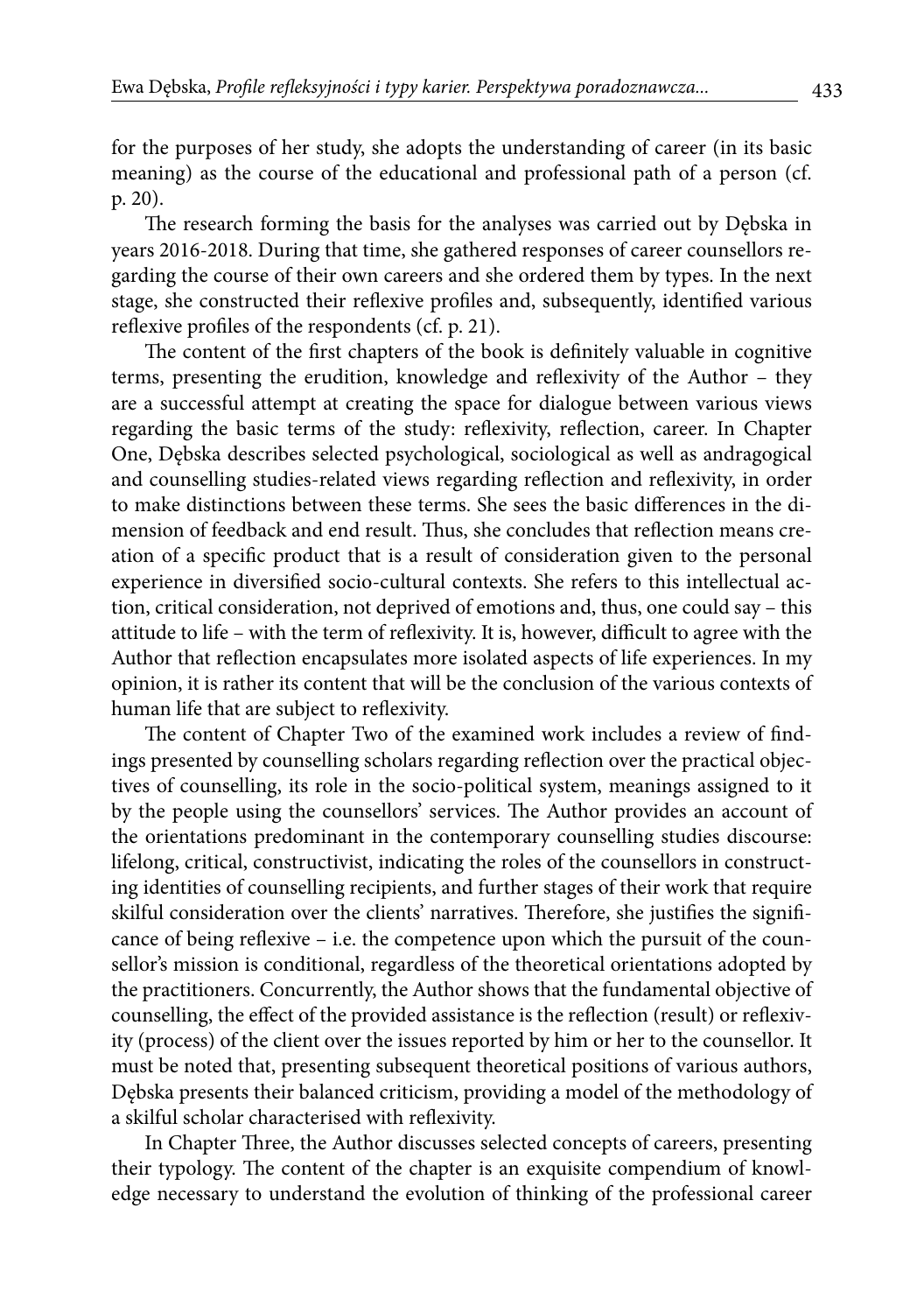of a person over the last century. Her considerations focus on the description of homogeneous and heterogeneous careers, demonstrating a diversified approach to the understanding and integration of the course and professional development of contemporary people.

In the next chapter, Dębska proceeds to present the assumptions of her own studies of the methods of thinking applied by counsellors (their reflexivity) and their relations with the career of the counsellors themselves. She presented the research strategy adopted by her in detail, indicating her inspiration with reconstructive studies. Thus, she suggests that the research designed by her will aim at identification of specific social facts and how these facts are experienced by the persons examined. The chapter shows that the Author was initially interested in obtaining answers in three areas. Firstly, she was interested in investigating the careers of the counsellors – she focused on the course of their education and professional work as well as "the aspects of their life connected directly with the profession chosen by them" (p. 171). Secondly, she was interested in classifying the counsellors' careers into types, and determining the objective and subjective dimensions of the professional development patterns and experiences of counselling practitioners. Thirdly, her goal was to identify the significance of the reflexive profiles of the counsellors for their careers. Nevertheless, probably during the process of collection of data, holding interviews and carrying out initial analyses, she put forward the total of six research questions. As she admitted openly, they changed, they are not a closed list of questions and the results of her search are not necessarily objective or generalisable. Further, the Author presented in detail the methodology of selection of the respondents, procedure of information collection, consecutive steps of analysis of the collected material, practical ways of establishing – together with her respondents – further constructs emerging from the content of obtained narratives. Due to the ethical requirements, one must appreciate the fact that she consulted her initial interpretation of the counsellors' responses with them, which allows one to assume that the interpretation finally presented in the publication is, to some extent, made credible, close to the experiences of her interlocutors.

Chapter Five of the discussed publication is the original input of the Author in the counselling studies discourse. It is the most extensive chapter in terms of volume, in which she presents the effects of her research. It starts with the presentation of the technique that allowed her to reconstruct the key categories of the "career type" and "reflexive profile." It results from her explanations that the criterion for recognizing the career types was the course of consecutive events and decisions – facts referring to education, and employment as well as identification of the prevailing motive or passage in the narrative of the investigated counsellor. The career typology proposed by her includes five types: cumulative career, balanced career, market-oriented career, adaptive career, and family-oriented career. She discusses the proposed variants one by one, trying to emphasise the differences between them.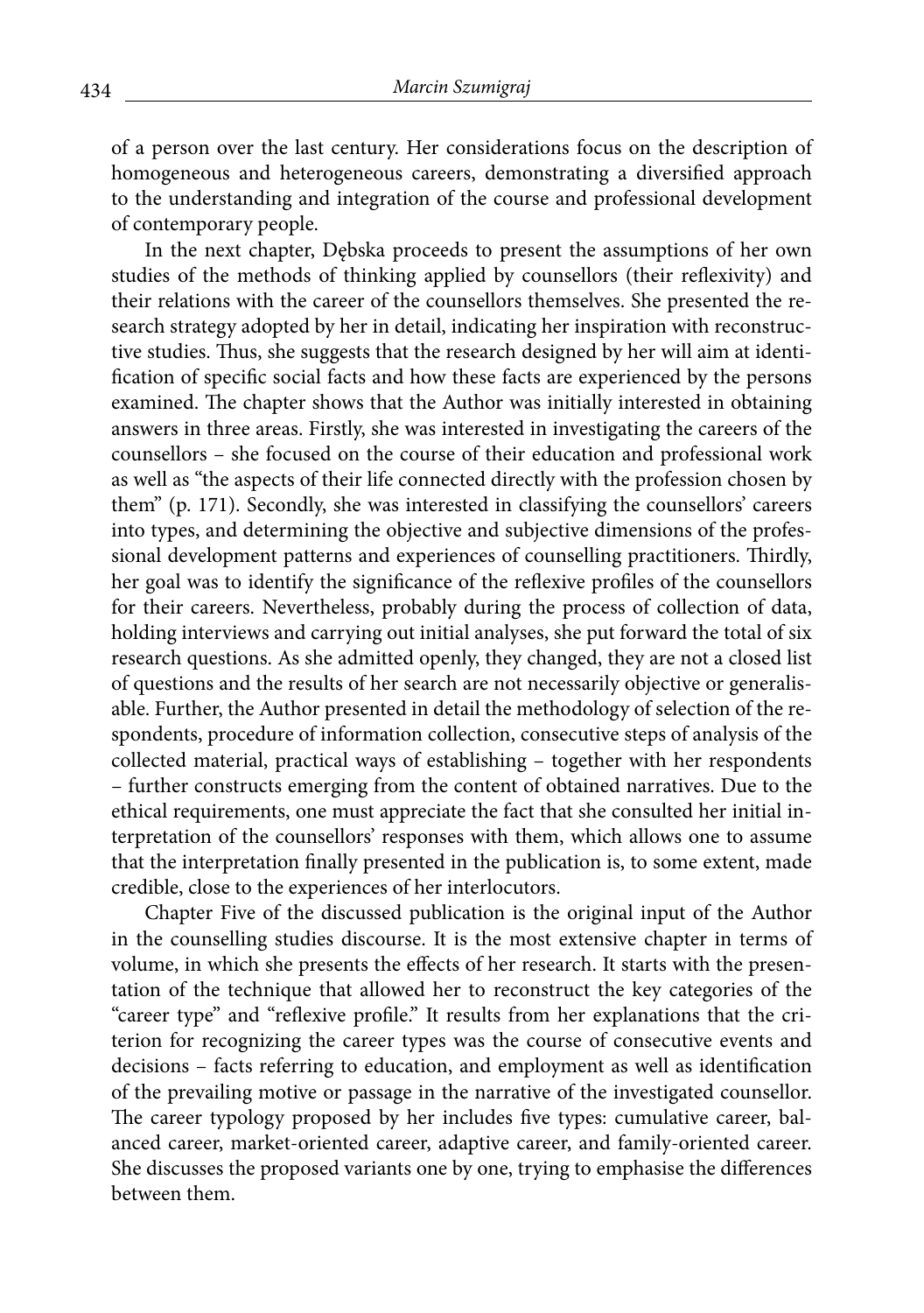The second but – as suggested by the book title – most important category, i.e. the "reflexive profile," refers to the method that the counsellors use to think of their own life, thus, to reconstruct their experience, and the way they speak of consecutive facts comprising their career. The "reflexive profile" is a presentation of the way the career counsellors experience and understand their own professional biography. In its essence, it is, therefore, the reconstruction of what the effect of their reflexivity is; therefore, a reflection referring to their experience as career counsellors. The Author indicated that the "reflexive profiles" proposed by her were reconstructed as a result of the communicative and conjunctive interpretation of the counsellors' narratives. Based on twelve criteria, which she called components, she identified five methods the counsellors use to give consideration to their own careers. She called them as follows: existential, intrapersonal, anticipative, rational and interpersonal. They refer to the contents found in the narratives of the counsellors, the way they present the narratives, the way they take into account the perspective of different entities and adopt time perspective in their narratives; the Author calls the latter the reflection component, which complicates the understanding of her presentation of types. Nevertheless, the presentation of those components and identified reflexive profiles in a table (p. 191) is cognitively valuable as it enables independent search and study of those categories in the quoted fragments of the interviews presented in the further part of the work. There, the Author puts together the main contents and needs pursued in the counsellors' careers, which are an illustration of her findings. She also presents the basic facts comprising the course of those careers. Similarly, to the "career types," Dębska presents the characteristics of the specific profiles, illustrating them with extracts of the counsellors' narratives, making an attempt at a well-balanced interpretation of their experience, pointing to the essential features of each method of self-examination (reflexivity).

In the final part of Chapter Five, the Author poses a quite surprising question – both to herself and her readers – regarding the practical significance of her findings. This issue refers to the combination of reflexive profiles with the career types pursued by the counsellors. Dębska tries to answer the question by making the assumption that the career and reflexivity are mutually complementing planes of human functioning, in the mental sphere as well as the sphere of decisions made, actions taken and their consequences (p. 310). It would be difficult not to accept her claim as it is the determined reflexivity of the counsellors that allowed them to talk about their careers, and the researcher's analysis of the obtained narratives enabled their further reconstruction presented in the book. The most important – in my opinion – questions seem to concern the possible contribution of the research conducted by the Author to the theory of counselling studies and the way it may inspire further studies of counselling scholars. In the summary, Dębska extends the roles of the counsellors compared to those described by Mark Savickas, Violeta Drabik-Podgórna and John Krumboltz, adding the categories identified by her, i.e. "Architect of his/her own life" and "Intrinsic authority." The roles reconstructed by her